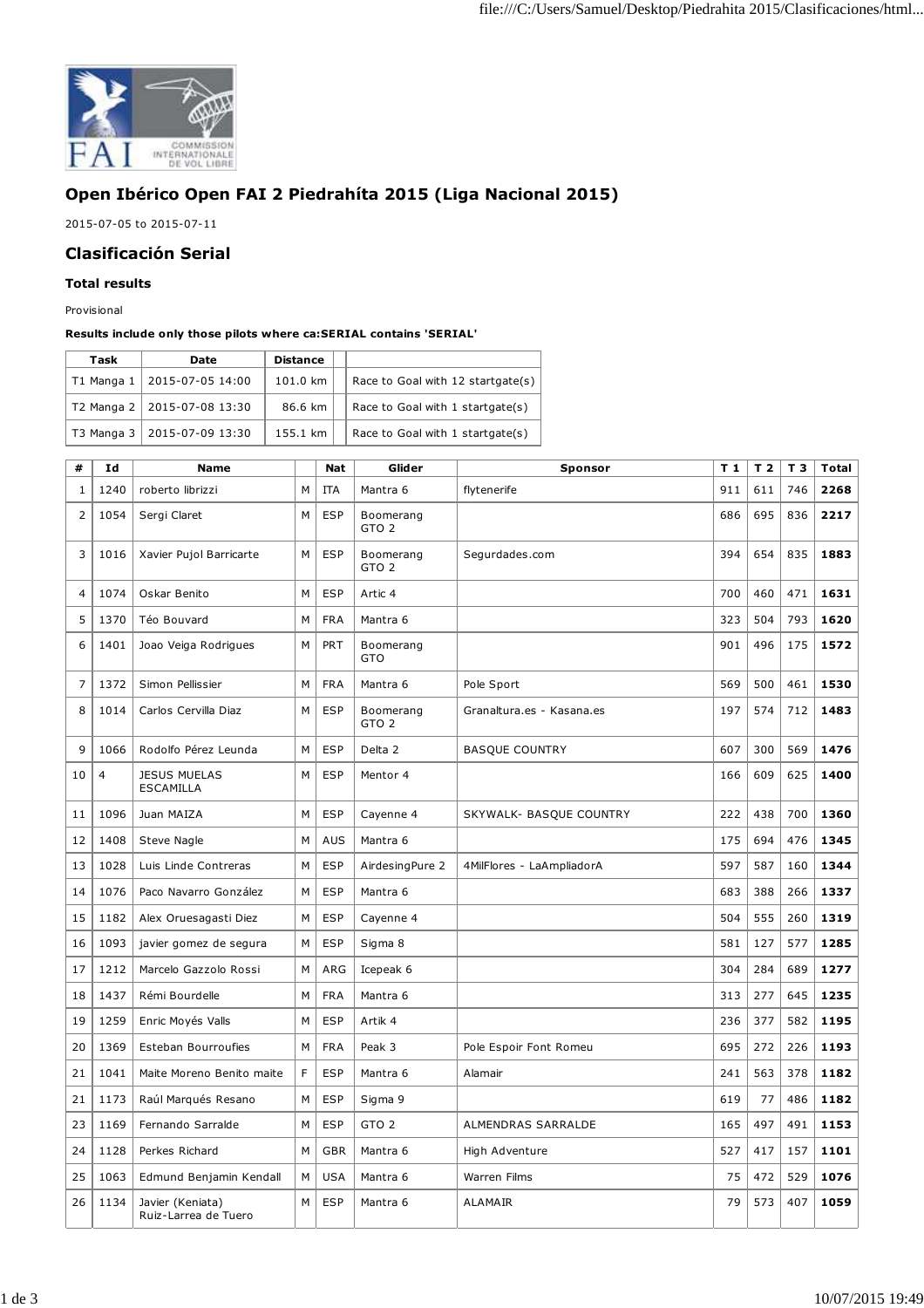| #  | Id   | <b>Name</b>                       |   | <b>Nat</b> | Glider                        | Sponsor                                              | T 1         | T <sub>2</sub> | T 3         | Total |
|----|------|-----------------------------------|---|------------|-------------------------------|------------------------------------------------------|-------------|----------------|-------------|-------|
| 27 | 1017 | Xavier Berneda                    | м | ESP        | Mantra 6                      | MunichSports.com                                     | 194         | 567            | 271         | 1032  |
| 28 | 1298 | Gorka Uribe Aldekoa               | М | <b>ESP</b> | Delta 2                       |                                                      | 220         | 99             | 707         | 1026  |
| 29 | 1005 | Oscar Falcon Soldevila            | М | <b>ESP</b> | Artik 4                       | www.tube8.com, www.youporn.com,<br>www.pornotube.com | 294         | 330            | 353         | 977   |
| 30 | 1377 | Dorin Borodescu                   | М | IRL        | Artik 4                       |                                                      | $\mathbf 0$ | 314            | 647         | 961   |
| 31 | 1241 | Andreas Mezger                    | M | SUI        | Neuxs                         | Swing                                                | 199         | 561            | 183         | 943   |
| 32 | 1120 | Mark Luscombe                     | М | <b>GBR</b> | Trango XC3                    |                                                      | 0           | 499            | 387         | 886   |
| 33 | 1103 | David Villarta                    | М | <b>ESP</b> | Mentor 2                      |                                                      | 335         | 505            | 35          | 875   |
| 34 | 1026 | Jose Antonio Perez Jorge          | М | <b>ESP</b> | Triton                        |                                                      | 75          | 585            | 162         | 822   |
| 35 | 1062 | Josep Ramon Penella Ros           | М | <b>ESP</b> | Artik <sub>3</sub>            |                                                      | 218         | 394            | 206         | 818   |
| 36 | 1046 | Buenaventura Heras                | M | <b>ESP</b> | Nexus                         |                                                      | 0           | 508            | 307         | 815   |
| 37 | 1141 | jaime martinez martinez           | М | <b>ESP</b> | Fenix                         | parapentecompostela                                  | 162         | 338            | 314         | 814   |
| 38 | 1411 | Joanna Di Grigoli                 | F | <b>VEN</b> | Boomerang<br>GTO <sub>2</sub> | QDesk, Gin Gliders, CanTV                            | 166         | 24             | 593         | 783   |
| 39 | 1409 | Martin Joyce                      | M | AUS        | Delta 2                       |                                                      | 166         | 67             | 537         | 770   |
| 40 | 1215 | Juan Ramon Gonzalez Polo          | М | <b>ESP</b> | Synergy 4                     |                                                      | $\mathbf 0$ | 327            | 392         | 719   |
| 41 | 1078 | Ivan Castro Villate               | М | <b>ESP</b> | Volt                          |                                                      | 167         | 346            | 150         | 663   |
| 42 | 1045 | Alfredo Sanchez Chacon            | М | <b>ESP</b> | Chili 3                       | Skywalk                                              | 93          | 90             | 462         | 645   |
| 43 | 1262 | FERNANDO TEJERO<br><b>BARDERA</b> | M | <b>ESP</b> | Sigma 9                       | www.sientetelibre.com                                | 0           | 176            | 453         | 629   |
| 43 | 1087 | Manuel de Cos Díaz                | M | <b>ESP</b> | Delta 2                       |                                                      | 199         | 430            | $\mathbf 0$ | 629   |
| 45 | 1177 | Jordi Farré Hernández             | М | <b>ESP</b> | Carrera                       | Strip Air                                            | $\mathbf 0$ | 296            | 285         | 581   |
| 46 | 1365 | Xavi Segura                       | М | <b>ESP</b> | Trango XC3                    |                                                      | 167         | 404            | 0           | 571   |
| 47 | 1072 | Tomas Casado Barrero              | М | <b>ESP</b> | Sigma 9                       |                                                      | 80          | 119            | 362         | 561   |
| 48 | 1414 | Fabián Déniz Quintana             | М | <b>ESP</b> | Mantra 6                      |                                                      | 0           | 215            | 342         | 557   |
| 49 | 1032 | Mateu Bendicho                    | M | <b>ESP</b> | Trango XC 3                   |                                                      | 322         | 195            | 36          | 553   |
| 50 | 1415 | SALVADOR MEDINA RUIZ              | М | <b>ESP</b> | Peak                          |                                                      | $\mathbf 0$ | 348            | 188         | 536   |
| 51 | 1426 | ivan seoane fondo                 | М | <b>ESP</b> | Fenix                         |                                                      | 75          | 64             | 363         | 502   |
| 52 | 1440 | Daniel Crespo Valdez              | М |            | Trango xc3                    | WWW.OJOVOLADOR:COM                                   | 0           | $\mathbf 0$    | 496         | 496   |
| 53 | 1135 | Thomas Debionne                   | М | <b>FRA</b> | Mac Para Elan                 |                                                      | 91          | 332            | 35          | 458   |
| 54 | 1176 | Jesús Quintana diaz               | М | <b>ESP</b> | Boomerang<br>GTO              |                                                      | 0           | 211            | 244         | 455   |
| 55 | 1071 | Juan Luis Morales Gómez           | М | <b>ESP</b> | Triton                        |                                                      | 332         | 99             | 0           | 431   |
| 56 | 1154 | Aitor Echevarria                  | М | <b>ESP</b> | Artik 3                       |                                                      | 98          | 149            | 170         | 417   |
| 57 | 1049 | F.Javier Posada Alonso            | М | <b>ESP</b> | Delta 2                       | Liébana                                              | 86          | 323            | 0           | 409   |
| 58 | 1073 | Eduardo Lindo Mimoso              | М | <b>ESP</b> | Mantra 4                      |                                                      | 0           | 154            | 243         | 397   |
| 59 | 1432 | Sergio Sánchez Plaza              | М | <b>ESP</b> | <b>Ucross</b>                 |                                                      | 0           | 157            | 217         | 374   |
| 60 | 1436 | Ana Maria Sancho Frisuelos        | F | <b>ESP</b> | Hook 3                        | www.monteholiday.com                                 | 0           | 103            | 266         | 369   |
| 61 | 1102 | Miguel Villarta                   | М | <b>ESP</b> | Hook 2                        |                                                      | 76          | 166            | 121         | 363   |
| 61 | 1112 | Javier Canudas Osuna              | М | <b>ESP</b> | GTO <sub>2</sub>              | mallorcaparapente                                    | 76          | 127            | 160         | 363   |
| 63 | 1368 | Jose Luis Martinez Novoa          | М | <b>ESP</b> | Mentor 3                      | Novoa                                                | 0           | 48             | 314         | 362   |
| 64 | 1132 | Josep Altés Solé                  | M | <b>ESP</b> | Sigma 9                       |                                                      | 0           | 157            | 202         | 359   |
| 65 | 1206 | JOSE LUIS GONZALEZ<br>COSIO       | М | <b>ESP</b> | Trango XC2                    | <b>NINGUNO</b>                                       | 0           | 347            | $\mathbf 0$ | 347   |
| 66 | 1179 | Francisco Arenas Hernando         | М | <b>ESP</b> | Triton 2                      | no                                                   | $\pmb{0}$   | 338            | 0           | 338   |
| 67 | 1421 | Rydh Anna                         | F | SWE        | Mantra 4                      |                                                      | $\pmb{0}$   | 335            | 0           | 335   |
| 68 | 1083 | Alvaro Castellano Molina          | М | <b>ESP</b> | Mantra 6                      | YOMISMO                                              | 0           | 332            | 0           | 332   |
| 69 | 1116 | diego odetti                      | М | <b>ESP</b> | Trango XC3                    | Odetti jardins                                       | 90          | 65             | 159         | 314   |